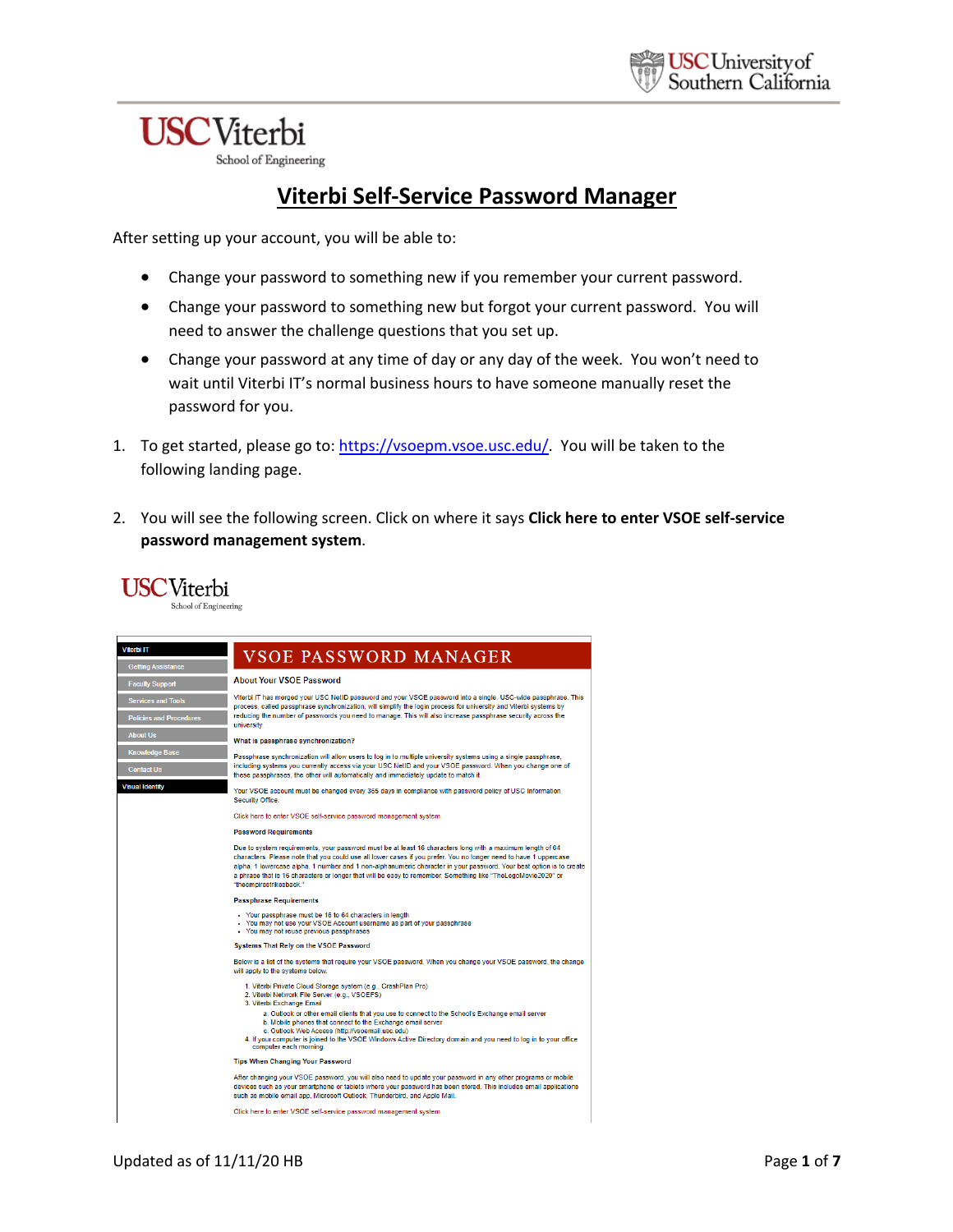# **USC**Viterbi

School of Engineering

- a. Please enter your VSOE account username only. Keep in mind that resetting your VSOE account password here also resets your SSO password (USC NetID).
- b. Enter the characters you see. If you are unable to make out the characters, click **Get new image** to generate a new set of characters.
- c. Click **OK**.

# Enter Your VSOE Account User Name

Enter Your VSOE Account User Name:

| TTrojan |
|---------|
|---------|

Enter the characters you see on the picture.



**C2** Get new image

**DAJRP** 

3. You will see the following screen. Click on the icon next to **My Questions and Answers** 

# Home

**Profile.**

Welcome, Tommy Trojan. If you are not Tommy Trojan, click here. Configure your profile and manage your passwords by using the tasks below.



Manage My Profile Manage my profile with Password Manager.



Forgot My Password Set your new password by answering a series of private questions.



**Manage My Passwords** If you know your current password, you can securely change all your passwords.



My Questions and Answers Profile Configure your personal Questions and Answers profile that will allow you to reset your forgotten password and unlock your account in the future.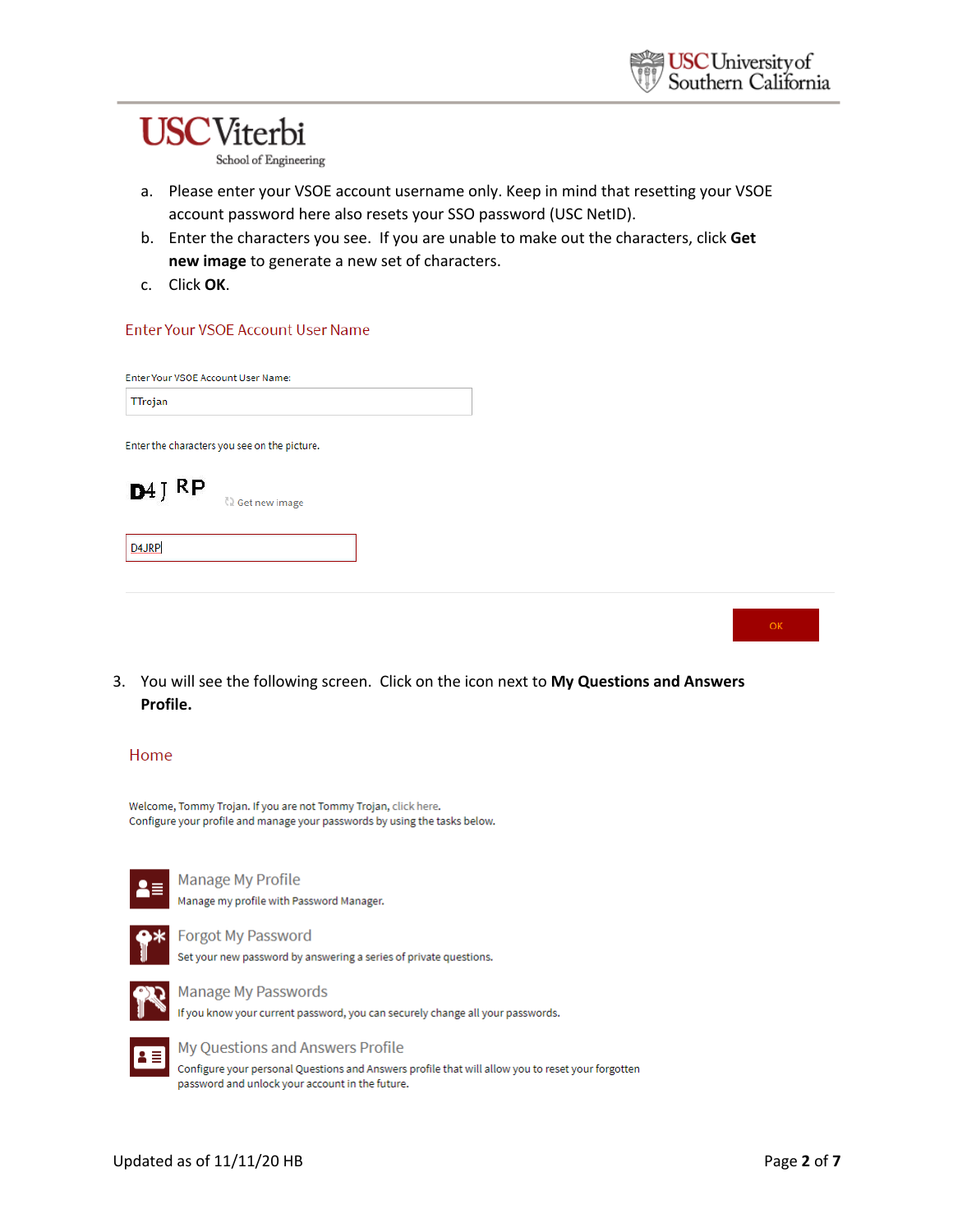

4. Enter the characters you see then click **Next**.

My Questions and Answers Profile (Tommy Trojan)

Enter the characters you see on the picture.

PH<sub>4</sub> PN **C** Get new image **PHAPN** 



To proceed, enter your password.

Password:

Next

Cancel

Next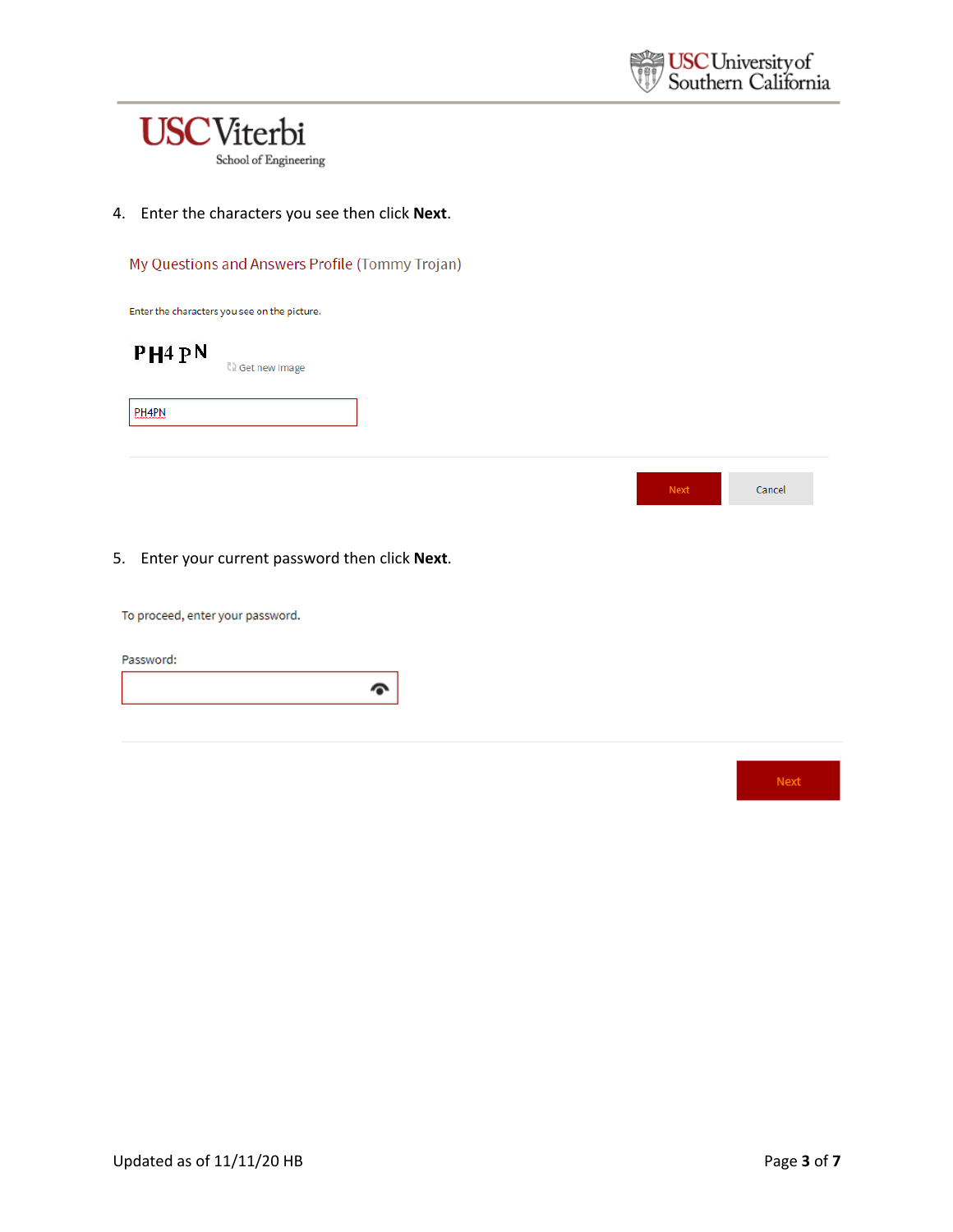

#### 6. Select secret questions and provide answers for them then click Next.

Provide answers to these questions and make sure you remember your answers, because the questions will be used later to allow you to reset your forgotten password and unlock your account.

 $\bullet$  Your answers must comply with the policy requirements.

- The minimum length of an answer must be 2 characters.
- · All answers must be unique.
- The answer must not contain the corresponding question.

Language of questions and answers: English (United States)

| < Select your question > |  |
|--------------------------|--|
| Answer:                  |  |

Helpdesk operators may view your answers to the following questions.

| Question: What is your mother's middle name? |  |
|----------------------------------------------|--|
| Answer:                                      |  |

\*\*\*\*\*\*\*\*\*\*

| <b>WEEK!</b> | Cancel |
|--------------|--------|
|--------------|--------|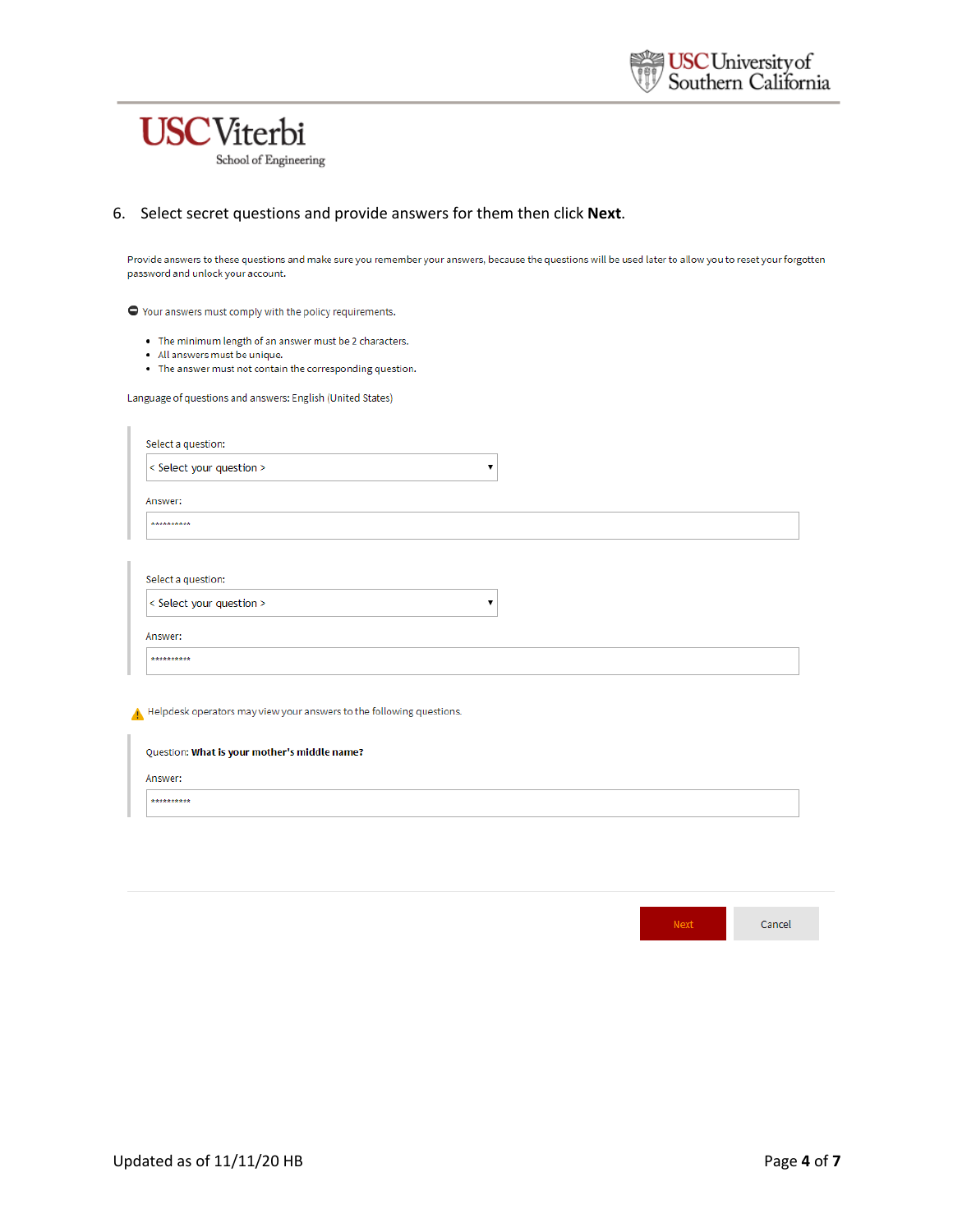

7. After you click Next, you will see this screen. Click Go to home page.

Questions and Answers profile was successfully updated

Go to home page

#### Details

- Your profile was successfully updated.
- . Notification was sent to your email.
- 8. Here you are back at the Home Page. If you forgot your password, click on the Forgot My Password link from the menu on the Home Page.

#### Home

Welcome, Tommy Trojan. If you are not Tommy Trojan, click here. Configure your profile and manage your passwords by using the tasks below.



**Manage My Profile** Manage my profile with Password Manager.



Forgot My Password

Set your new password by answering a series of private questions.



Manage My Passwords

If you know your current password, you can securely change all your passwords.



#### My Questions and Answers Profile

Configure your personal Questions and Answers profile that will allow you to reset your forgotten password and unlock your account in the future.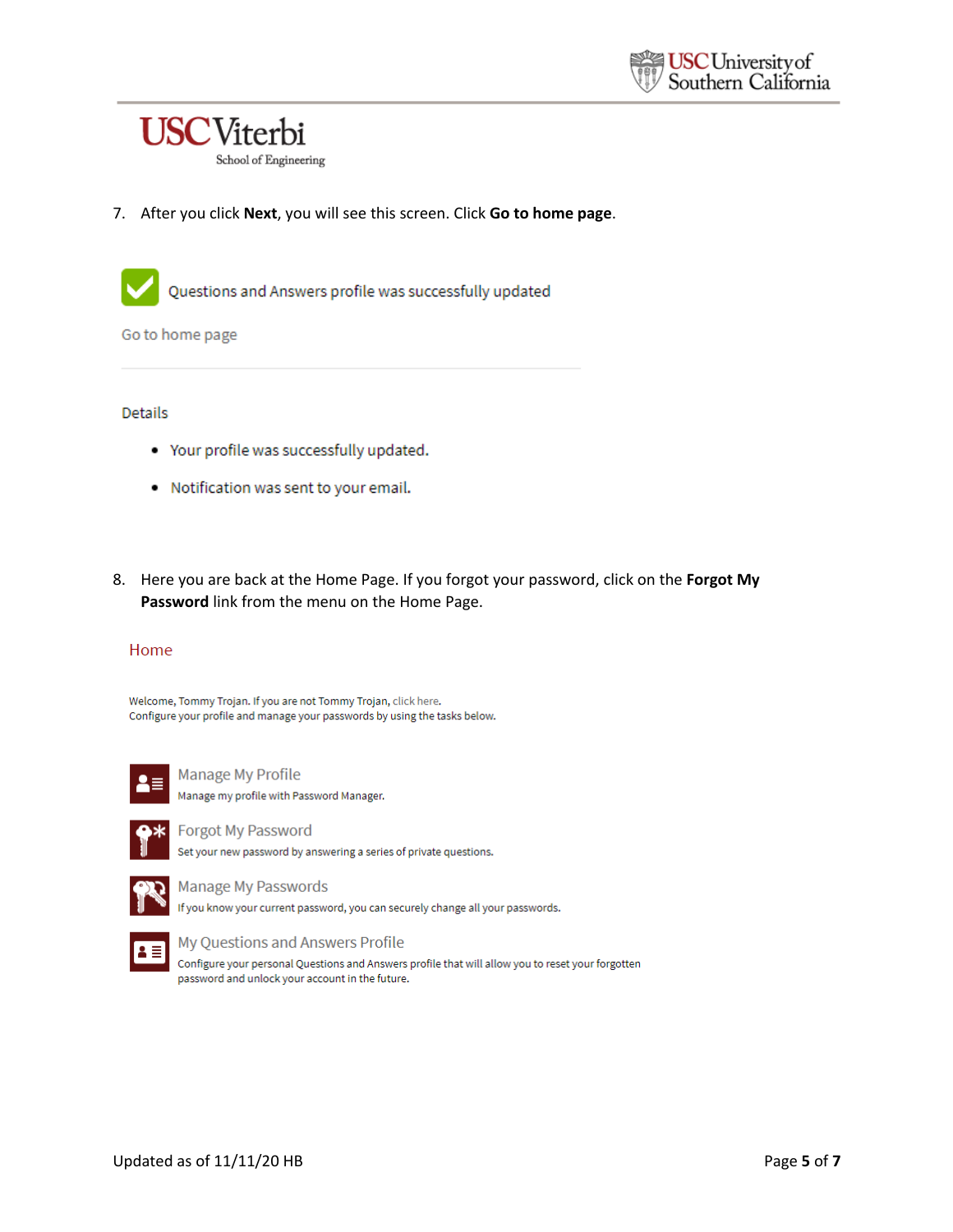

9. Enter the characters you see then click **Next**.

| Forgot My Password (Tommy Trojan) |  |
|-----------------------------------|--|

Enter the characters you see on the picture.



**C**) Get new image

**HHNXY** 

| 437 | Cancel |
|-----|--------|
|-----|--------|

10. Here you will type in the answers to your secret question that you set up from **My Questions and Answers Profile** from the Home screen. Click **Next**.

| Forgot My Password (Tommy Trojan)            |      |        |
|----------------------------------------------|------|--------|
| To continue, answer the following questions. |      |        |
| Question: What was your high school mascot?  |      |        |
| Answer:                                      |      |        |
|                                              |      |        |
| Question: What was your childhood nickname?  |      |        |
| Answer:                                      |      |        |
|                                              |      |        |
|                                              |      |        |
|                                              |      |        |
|                                              | Next | Cancel |